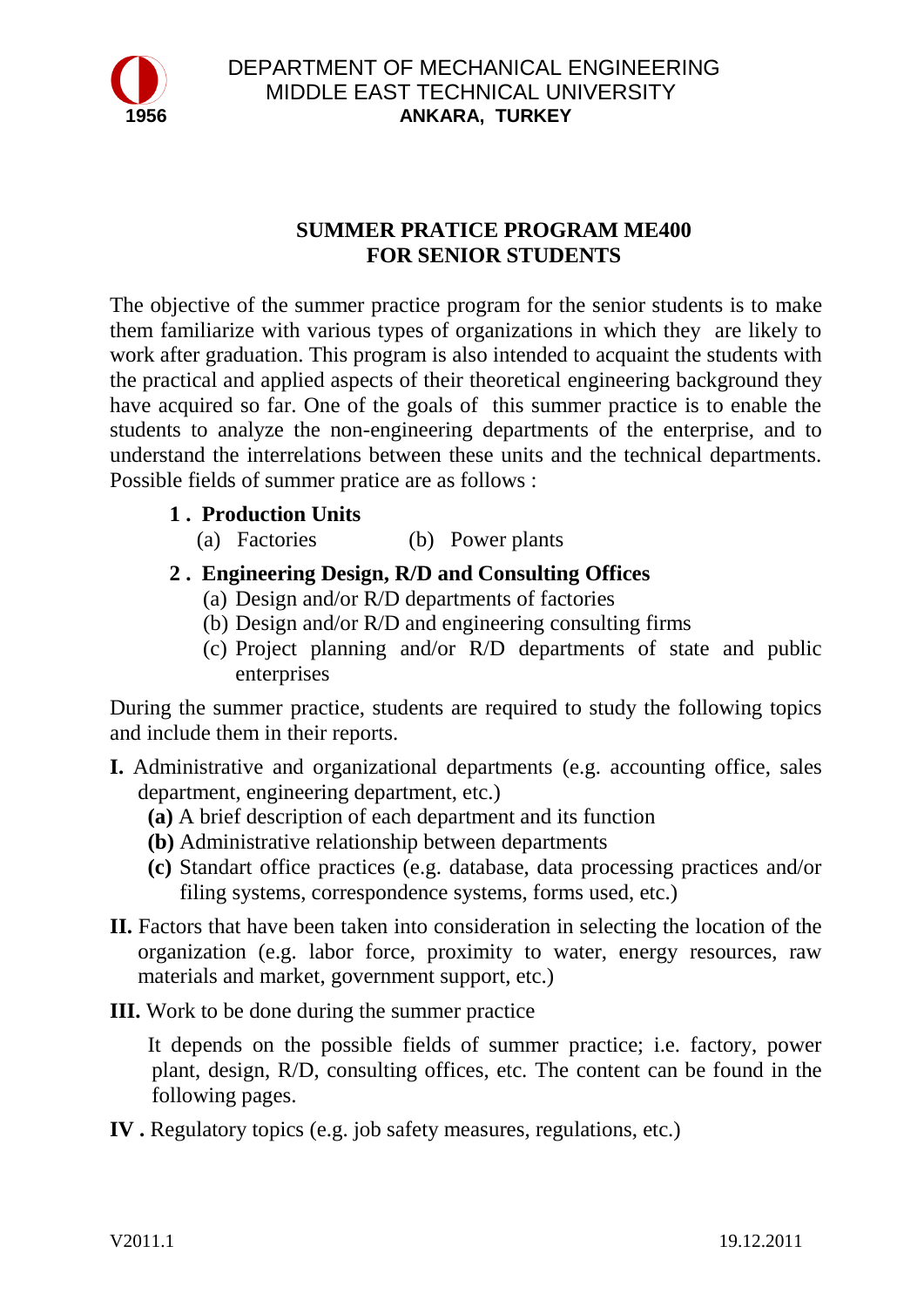

#### DEPARTMENT OF MECHANICAL ENGINEERING MIDDLE EAST TECHNICAL UNIVERSITY  **1956 ANKARA, TURKEY**

## **Summer Practice in Factories**

- **1.** An assessment of the site plan
- **2.** An assessment of production
	- **(a)** Type of production (mass production, job-lot production,etc.)
	- **(b)** Destcription of the products
	- **(c)** Plant layout
		- i) Layout of machines and machine tools
		- ii) Layout of assembly line(s)
		- iii) Material handling methods
		- iv) Raw material storage, storage methods used for semi-finished and finished products,etc.
	- **(d)** Product design
	- **(e)** Process planning
	- **(f)** Work order release and order dispatching
	- **(g)** Production planning and scheduling
	- **(h)** Production control
- **3.** Usage of software in management, production and assembly. Hardware and software used by the company should be described.
- **4.** Assesment of the automation level in the factory.
- **5.** Cost analysis (determination of the total cost and sale price of a sample product)
- **6.** Assessment of quality assurance and control systems used for raw materials and products.
- **7.** Description of the auxiliary services (e.g. water, compressed air and industrial gas storage, power station, etc.)
- **8.** An assessment of maintenance and repair services in the factory.
- **9.** An assessment of factory wastes and their effect on environmental pollution.
- **10.**An overview of the products and the company structure in conjunction with the position of the company in the domestic and foreign markets, export and import of of the products and the overall integration of the company with the world markets
- **11.**An assessment of the future development plans of the factory.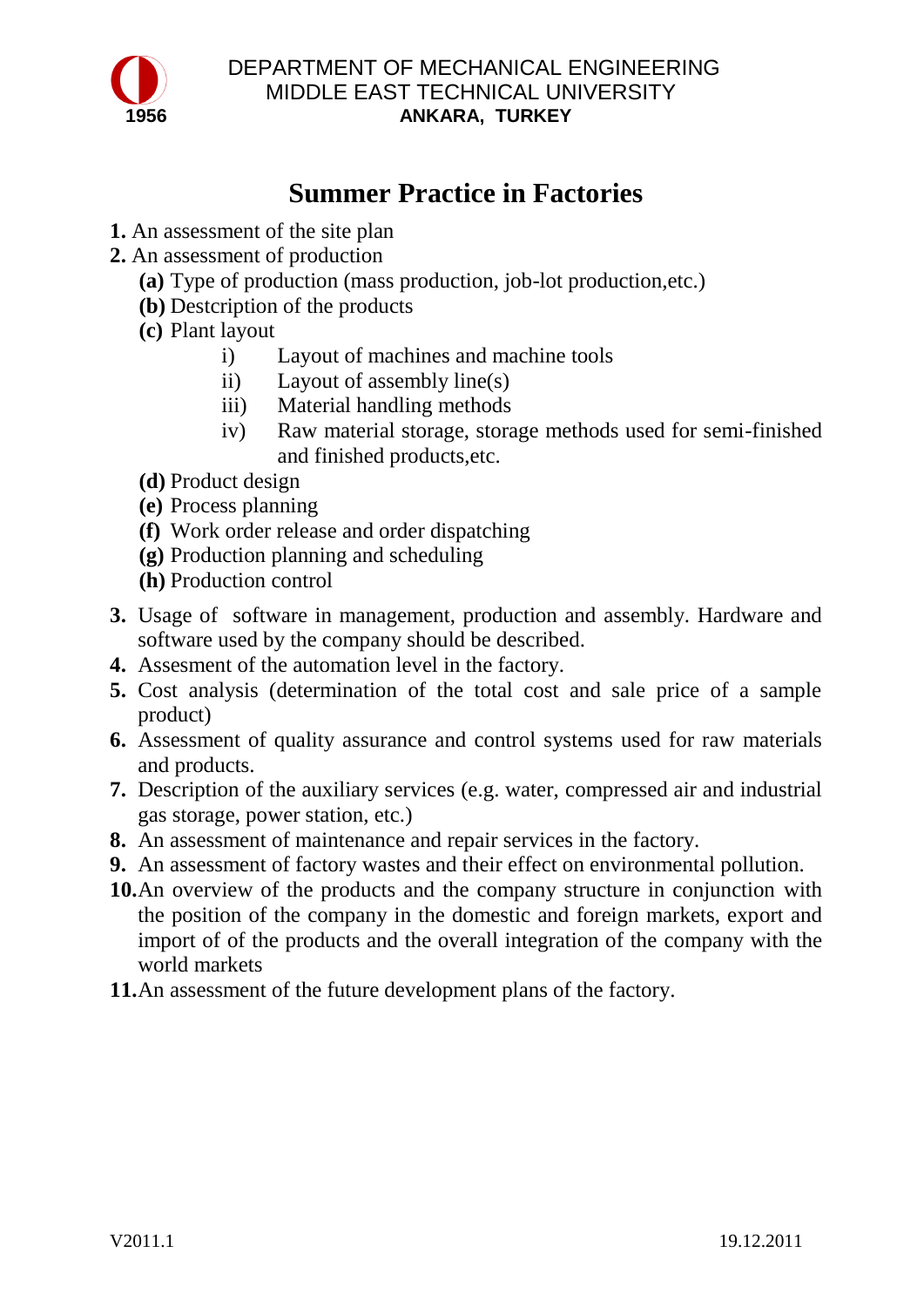

## **Summer Practice in Power Plants**

- **1.** An assessment of the site plan.
- **2.** Description of the energy production system.
	- **(a)** Source of energy (e.g. hydraulic, thermal, nuclear, etc, a complete analysis of the source in terms of its quality, capacity, efficiency and availability).
	- **(b)** Description and assessment of each unit (e.g. tubines, boilers, control units, generators, electric distribution units, etc.)
	- **(c)** Assessment of raw material storage facilities (e.g. storage and transportation of coal, fuel-oil and water, flow rate etc.)
	- **(d)** Assessment of safety rules and practices.
	- **(e)** Production planning.
- **3.**Usage of software in management and production. Hardware and software used should be described.
- **4.** Assessment of the automation level in the plant.
- **5.** Assessment of quality assurance and control systems used in the plant.
- **6.** Cost analysis (unit cost of produced energy).
- **7.** An assessment of the future development plans of the plant.
- **8.** A study of the plants share in environmental pollution and of preventive measures taken.
- **9.** An assessment of maintenance and repair services in the plant.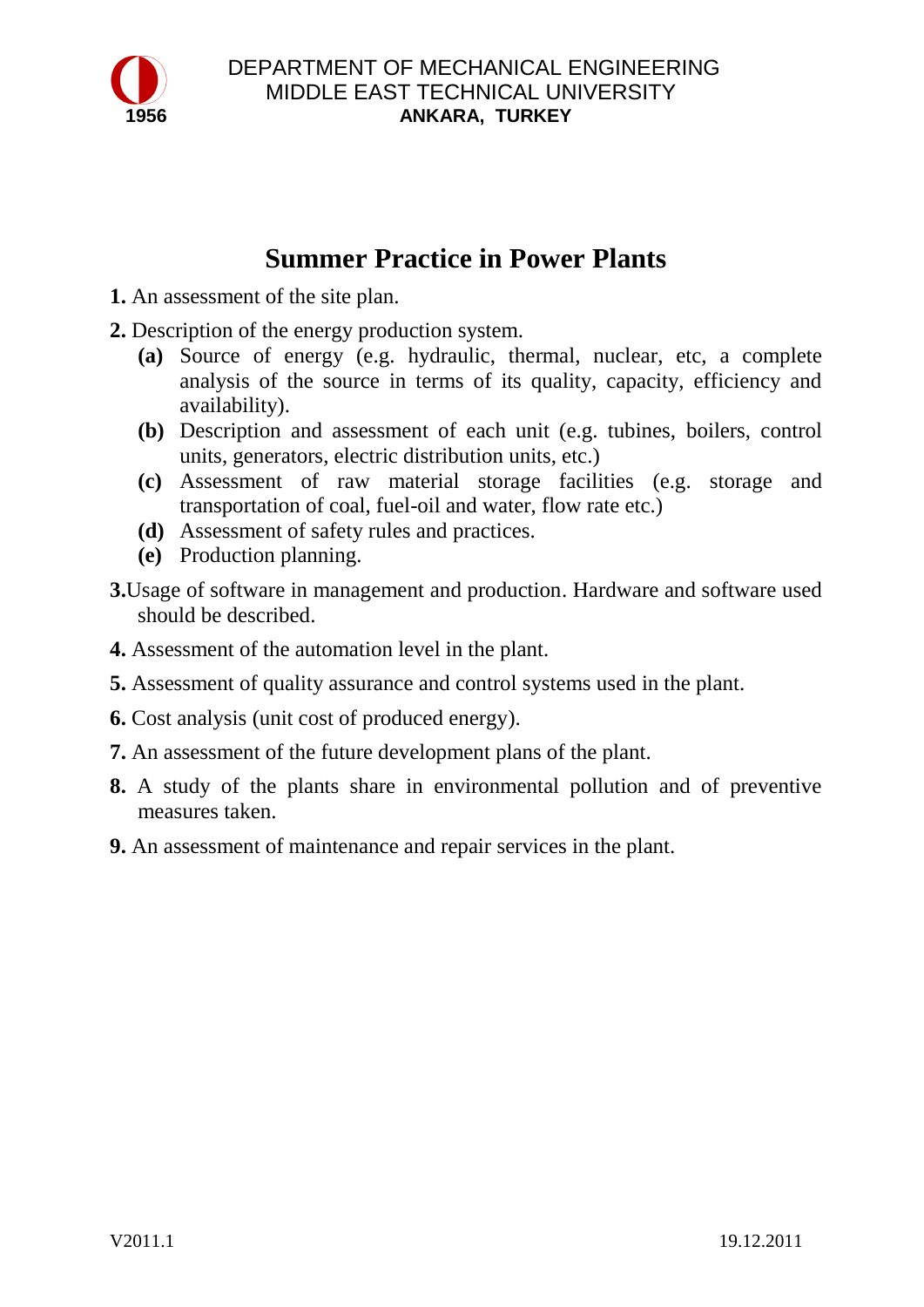

## **Summer Practice in Design, R/D and Consulting Offices**

- **1.** Description and an analysis of at least two of the typical projects completed by the firm.
- **2.** An assessment of the methods adopted by the firm in receiving jobs and delivering the final project.
- **3.** A detailed explanation of the contribution of the student to one of the projects during the summer practice (detailed calculations and drawings should be included in the appendix)
- **4.** Assessment of quality assurance and control systems used in the plant.
- **5.** Usage of software in management and technical aspects of the projects. Hardware and software used by the firm, and the level of automation in the firm should be described.
- **6.** Cost analysis of at least one of the projects carried out by the firm.
- **7.** An overview of the projects and the company structure, in conjunction with the position of the firm in the domestic and foreign markets, and the overall of the firm with the world markets.
- **8.** An assessment of future development plans.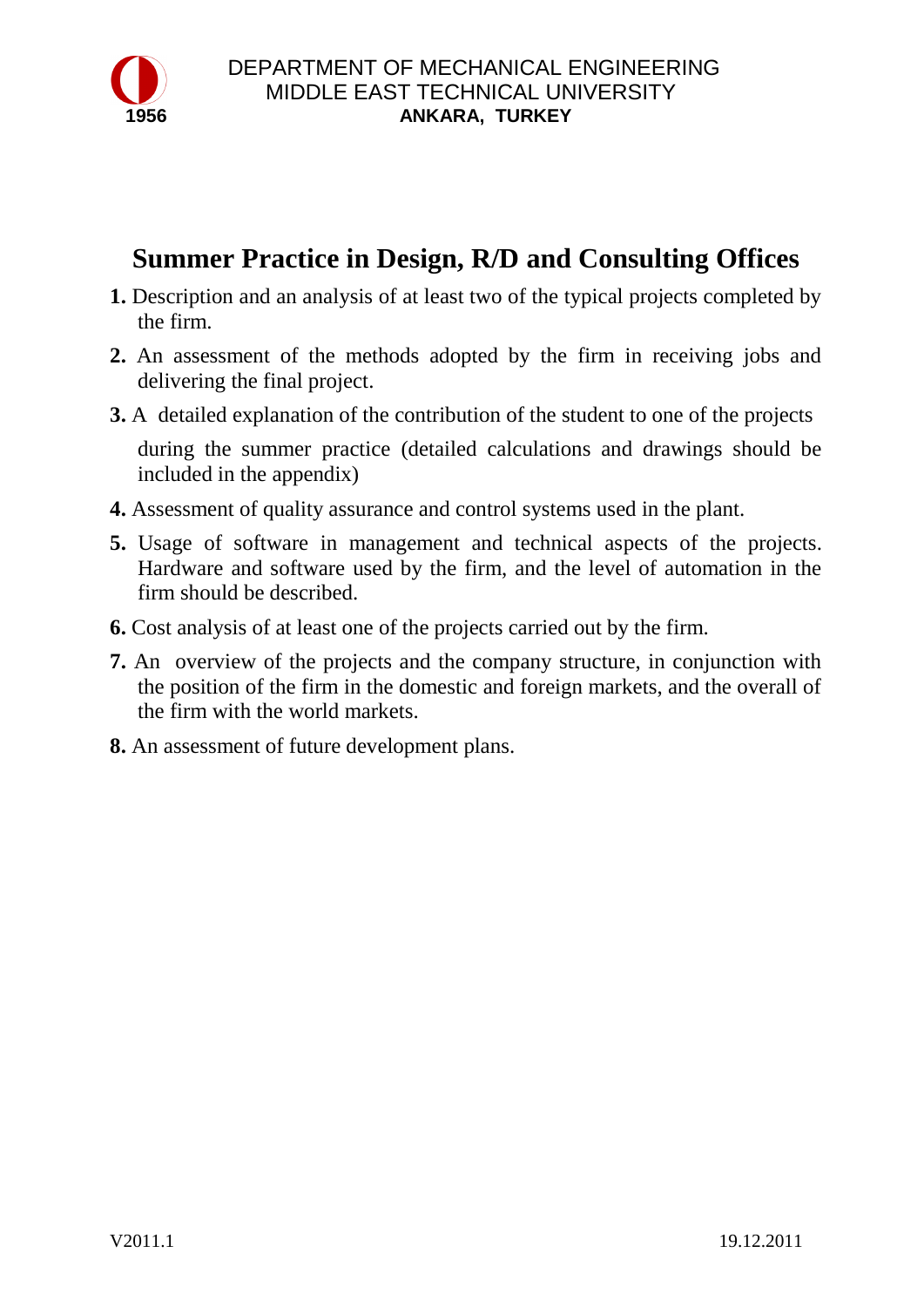

### DEPARTMENT OF MECHANICAL ENGINEERING MIDDLE EAST TECHNICAL UNIVERSITY  **1956 ANKARA, TURKEY**

# **REPORT FORMAT**

- **1.** The report should comply with the summer practice program principles.
- **2.** The report should be in English and printed in ink or typed.
- **3.** Main headings are to be centered and written in capital letters (and boldface if a word processor is used). Sub-titles should be written in small letters and underlined(if handwritten or typed) or boldface (if a word processor is used). Drawings should conform to acceptable engineering standards.
- **4.** Each report should contain the following sections.
	- **(a) TABLE OF CONTENTS :** Should have the coresponding page numbers.
	- **(b) DESCRIPTION OF THE COMPANY :** Should include the following information
		- **.** company name
		- **.** company location
		- **.** organizational structure of the company
		- **.** number and duties of engineers employed
		- **.** main area of business
		- **.** a brief history of the company
	- **(c) INTRODUCTION :** The aim and the scope of the summer practice should be presented briefly in this section.
	- **(d) REPORT :** In this section, a detailed description of everything that has been done and obversed during summer practice should be given with close consideration to the program outlined by the related department for the third and fourth year students. The necessary data, tables and diagrams should be numbered and placed in the "APPENDIX".
	- **(e) CONCLUSION :** In this section, the data obtained and the experience gained during the summer practice should be assessed, recommendations should be made.
	- **(f) APPENDIX :** All related data , tables and drawings should be given in this section.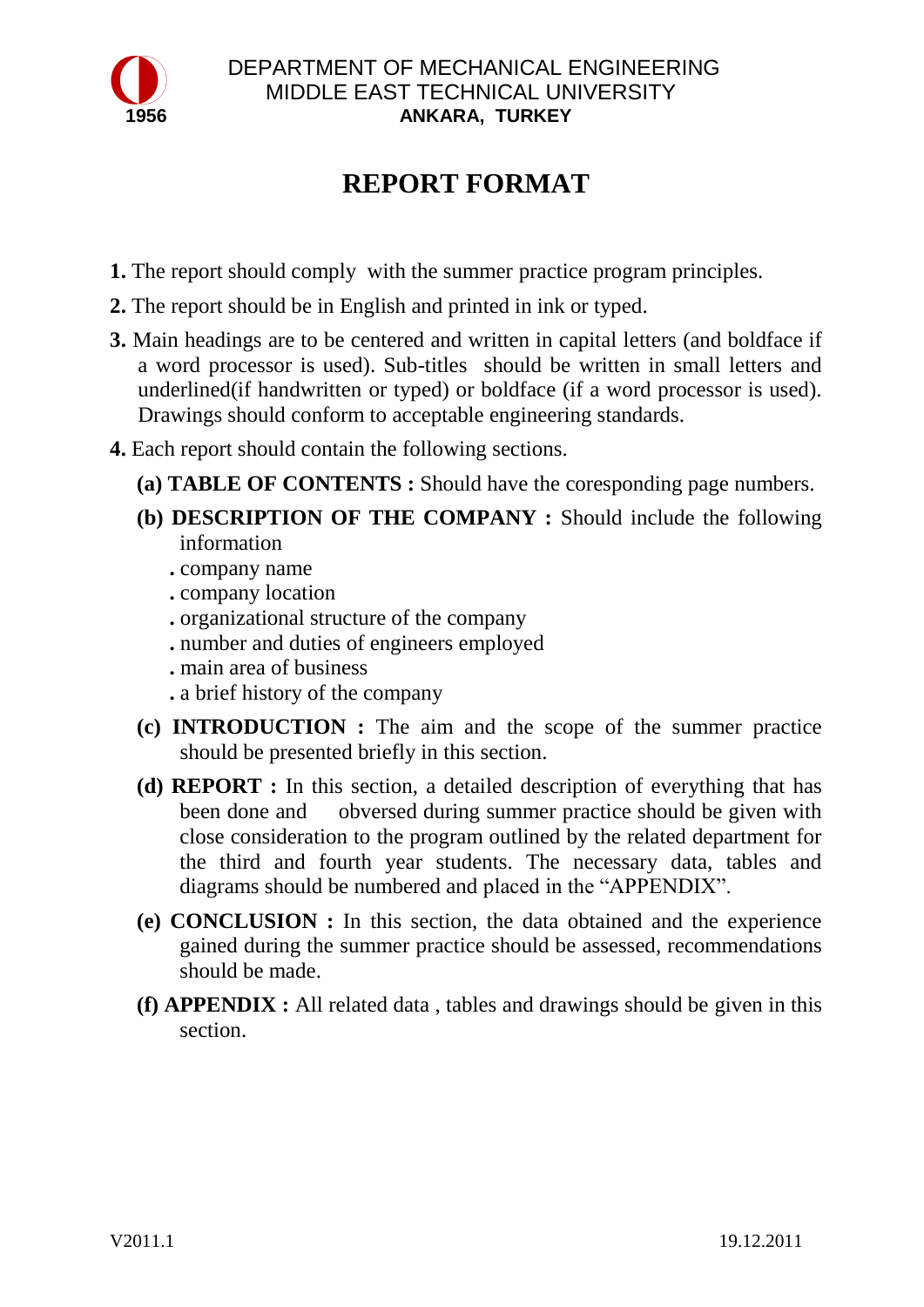

# **MAKİNA MÜHENDİSLİĞİ BÖLÜMÜ DÖRDÜNCÜ SINIF ÖĞRENCİLERİ İÇİN YAZ STAJ PROGRAMI**

Dördüncü sınıf yaz stajlarında, Makina Mühendisliği Bölümü öğrencilerinin iş hayatına atıldıktan sonra çalışabilecekleri iş sahalarındaki organizasyon düzenini, öğrenimleri sırasında kazandıkları teorik mühendislik bilgilerinin pratikteki uygulamalarını tanımaları ve incelemeleri amaç edinilmiştir. Buna ek olarak kuruluştaki mühendislik birimleri dışındaki birimlerin işleyişini ve bunların mühendislik birimleri ile ilişkilerini tanımaları ve incelemeleri de amaçlanmıştır. Staj yapacak öğrencilerin olası çalışma alanları şu şekilde sınıflandırılabilir:

- 1 . **Üretim Birimleri**
	- (a) Fabrikalar (b) Enerji üretim tesisleri
- 2 . **Mühendislik, Tasarım, Ar-Ge ve Danışmanlık Birimleri**
	- (a) Fabrikaların tasarım ve/veya Ar-Ge birimleri
	- (b) Tasarım ve/veya Ar/Ge merkezleri, mühendislik firmaları
	- (c) Kamu kuruluşlarına bağlı proje planlama ve/veya Ar/Ge merkezleri, birimleri

Öğrenci, stajı sırasında işyerinde aşağıda belirtilen konuları incelemeli ve raporunu bu konuların ışığı altında hazırlamalıdır.

- **I .** Organizasyon ve yönetim birimleri (muhasebe, ticaret, teknik müdürlük, v.b.)
	- **(a)** Birimlerin ayrı ayrı tanıtılması ve işlevlerinin belirtilmesi.
	- **(b)** Birimler arası idari ilişkiler.
	- **(c)** Standart uygulamalar (veritabanı uygulamaları veya dosyalama sistemleri, formlar v.b.)
- **II .** İşyerinin seçiminde göz önüne alınmış faktörler (iş gücü, su, enerji ve hammadde kaynaklarına yakınlık, pazarlama, teşvik, v.b.)
- **III .** Yaz Stajında Ögrencinin Yapacağı Çalışmalar

Öğrencinin yaz stajı için seçeceği çalışma alanına, fabrika, enerji üretim tesisleri, mühendislik tasarım, danışmanlıkAr-Ge birimleri v.b., bağlıdır. It depends on the possible fields of summer practice; i.e. factory, power plant, design, R/D, consulting offices, etc. The content can be found in the following pages.

**IV .** Mevzuat ve yasal uygulamalar (iş güvenliği, çevre v.b. mevzuat)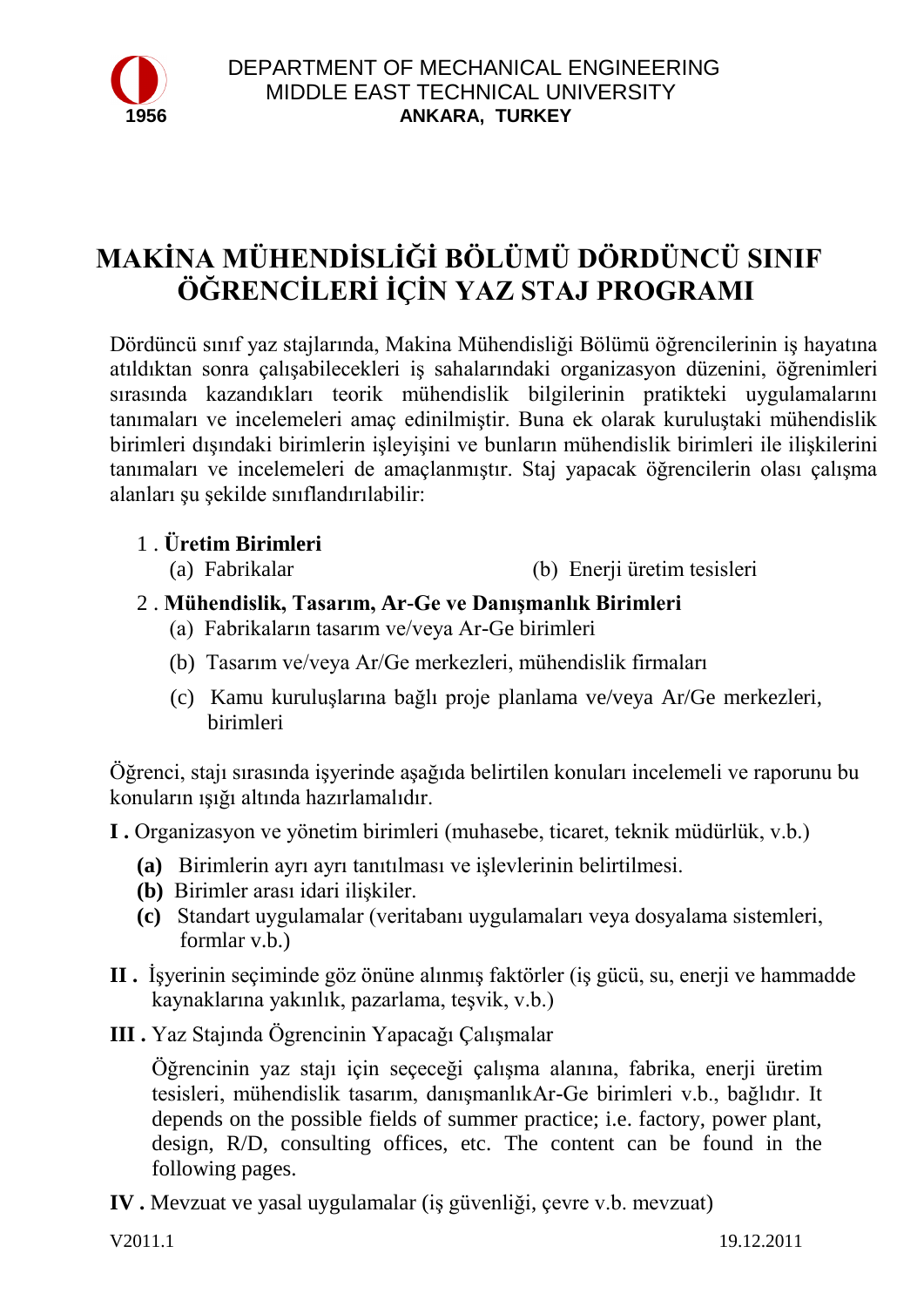

## **Fabrikalarda Staj**

- **1.** Fabrika binaları yerleşim planının incelenmesi .
- **2.** Üretim sürecinin incelenmesi ve irdelenmesi .
	- **(a)** Üretimin niteliği (seri üretim, parça üretim, v.b.)
	- **(b)** Ürünlerin tanıtılması
	- **(c)** Fabrika yerleşim planının incelenmesi
		- **i)** Üretim tezgahlarının (veya makinalarının) konumları
		- **ii)** Montaj hattı düzeni
		- **iii)** Kaldırma ve taşıma yöntemleri
		- **iv)** Hammadde, ara madde ve ürün stoklama yöntemleri
	- **(d)** Ürün tasarımı
	- **(e)** İşlem planlaması
	- **(f)** İş emirlerinin açılması ve takibi
	- **(g)** Üretim planlaması ve çizelgeleme
	- **(h)** Üretim denetimi
- **3.** Yönetimde, üretimde ve montajda bilgisayar kullanımının incelenmesi ve irdelenmesi, kullanılan donanım ve yazılım sistemlerinin açıklanması
- **4.** Fabrikadaki otomasyon düzeyinin irdelenmesi
- **5.** Maliyet hesabı (üretilen örnek bir ürünün fabrikaya toplam maliyeti ve satış fiyatının hesaplanması)
- **6.** Hammadde ve ürünler için fabrikadaki kalite güvence düzeni ve denetim yöntemlerinin incelenmesi ve irdelenmesi.
- **7.** Fabrikadaki yardımcı tesislerin (su, basınçlı hava, teknolojik gaz, depolama, güç merkezi, v.b.) tanıtılması.
- **8.** Bakım ve onarım sistemlerinin incelenmesi.
- **9.** Fabrikanın atıkları ve çevre kirlenmesi yönünden incelenmesi.
- **10.**Kuruluşun yapısı ve ürünlerinin dünya ile entegrasyonunun dışalım, dışsatım, iç ve dış pazarlardaki rekabet açısından irdelenmesi, bu konuda kuruluşta yapılan çalışmaların incelenmesi.
- **11.** Fabrikanın geleceğe yönelik gelişme planlarının incelenmesi.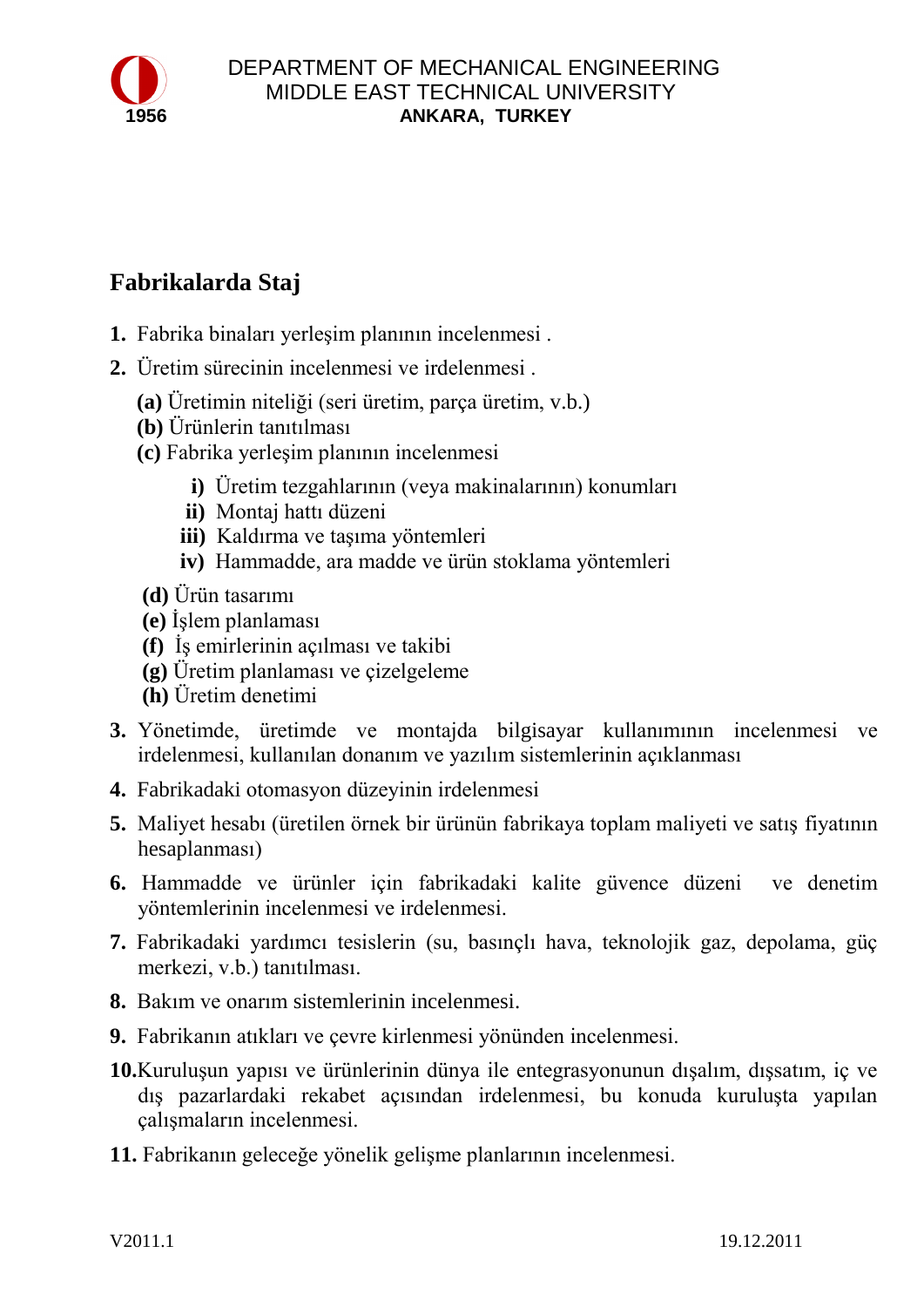

## **Enerji Üretim Tesislerinde Staj**

- **1.** Enerji üretim ünitelerinin genel yerleşim planının incelenmesi.
- **2.** Enerji üretim sisteminin tanıtılması.
	- **(a)** Enerji kaynağı (termik,hidrolik,nükleer,v.b. enerji kaynağının nitelik, kapasite, verim, elde edilebilirlilik yönünden incelenmesi) .
	- **(b)** Birimlerin tek tek tanıtılması ve incelenmesi (türbinler, kazanlar, kontrol üniteleri, jeneratörler, elektrik dağıtım üniteleri, v.b.) .
	- **(c)** Hammadde stoklama (kömür ve akaryakıt stoklama ve taşıma, hidrolik santrallarda su rejimi) yönteminin incelenmesi.
	- **(d)** İş güvenliği sisteminin incelenmesi.
	- **(e)** Üretim planlaması.
- **3.** Yönetimde, üretimde ve montajda bilgisayar kullanımının incelenmesi ve irdelenmesi, kullanılan donanım ve yazılım sistemlerinin açıklanması.
- **4.** Tesisteki otomasyon düzeyinin irdelenmesi.
- **5.** İşletmedeki kalite güvence düzeni ve denetim yöntemlerinin incelenmesi ve irdelenmesi.
- **6 .** Maliyet hesabı (üretilen enerjinin birim maliyetinin hesaplanması).
- **7 .** Geleceğe yönelik gelişme planının incelenmesi.
- **8 .** Tesisin çevre kirlenmesi açısından incelenmesi ve bu konuda alınan önlemlerin irdelenmesi.
- **9 .** Bakım ve onarım sistemlerinin incelenmesi.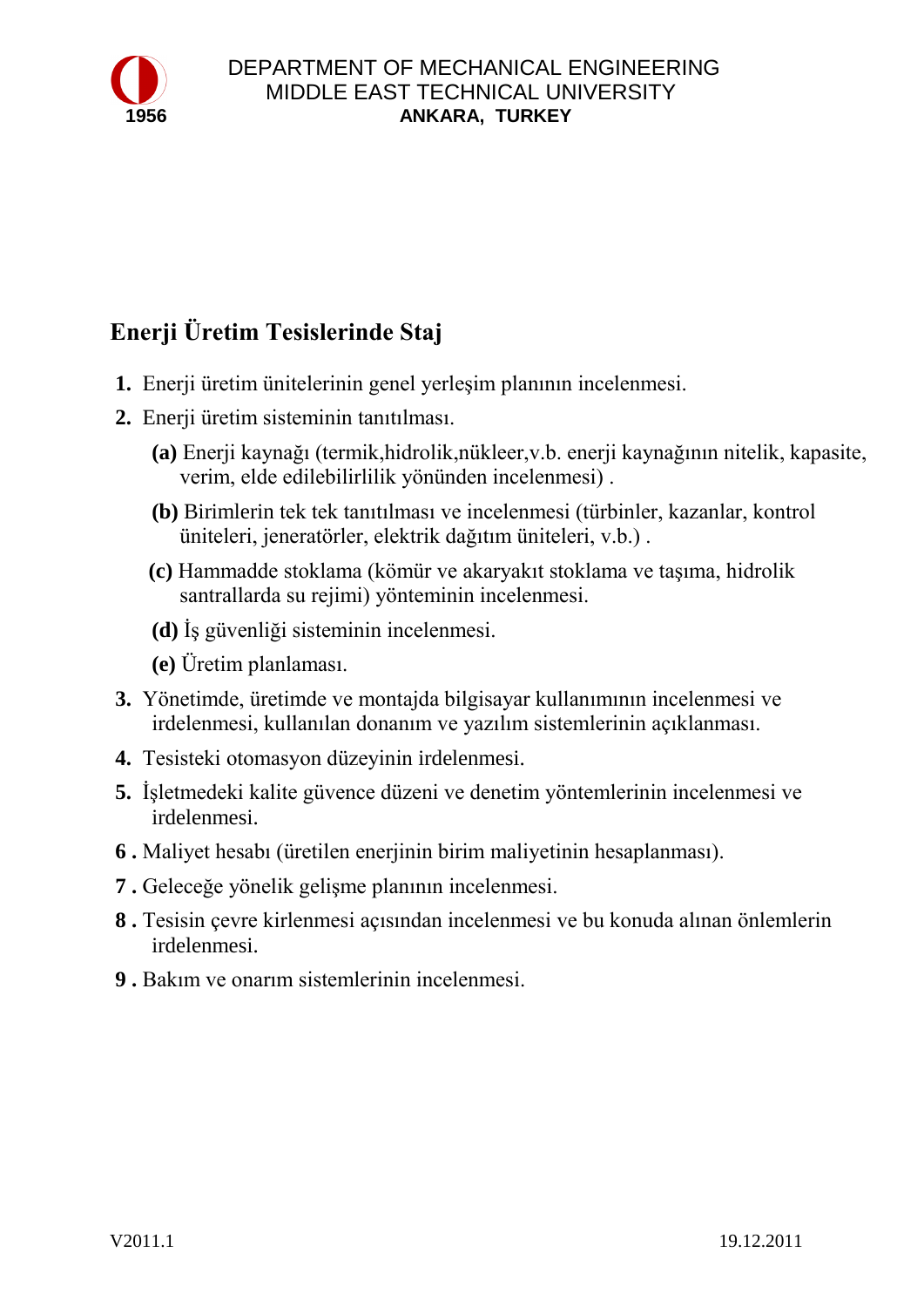

### **Mühendislik, Tasarım, Ar-Ge ve Danışmanlık Birimlerinde Staj**

- **1.** Birimin şimdiye kadar yapmış olduğu projelerden en az ikisinin ayrıntılı olarak incelenmesi ve tanıtılması
- **2.** Birimin iş alma, iş planlama ve iş teslim etme yöntemlerinin incelenmesi
- **3.** Staj sırasında birimde yapılmakta olan projelerden en az birinde ögrencinin katkılarının ayrıntılı şekilde açıklanması (ayrıntılı hesaplamalar ve teknik resimler ek olarak konmalıdır)
- **4.** Kuruluştaki kalite güvence düzeni ve denetim yöntemlerinin incelenmesi ve irdelenmesi. Kuruluşun adı
- **5.** Yönetimde ve projelerin teknik çalışmalarında bilgisayar kullanımının incelenmesi ve irdelenmesi, kullanılan donanım ve yazılım sistemlerinin açıklanması. Kuruluştaki otomasyon düzeyinin irdelenmesi
- **6.** Maliyet hesabı (yapılan projelerden en az birinin ayrıntılı maliyet hesabı verilmelidir).
- **7.** Kuruluşun yapısı ve çalışmalarının dünya ile tümleşiminin iç ve dış pazarlardaki rekabet açısından irdelenmesi, bu konuda kuruluşta yapılan çalışmaların incelenmesi.
- **8 .** Geleceğe yönelik gelişme planının incelenmesi.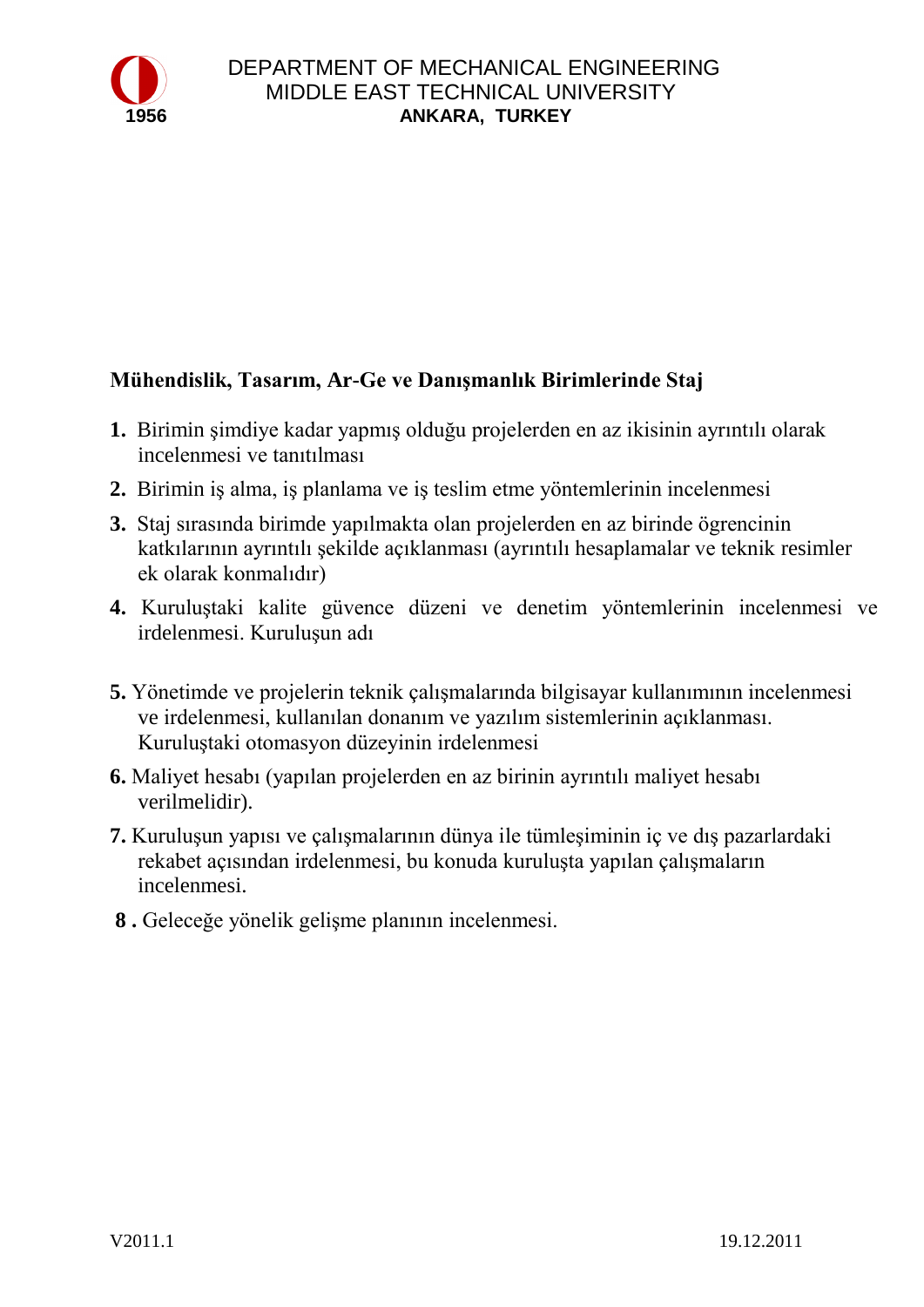

### **YAZ STAJ RAPORU FORMATI**

- **1.** Rapor , yaz staj programına ve yaz staj ilkelerine uygun olarak yazılmalıdır.
- **2.** Rapor , İngilizce, okunaklı ve kitap harfleriyle daktilo veya bilgisayar ile yazılmalıdır.
- **3 .** Başlıklar büyük harflerle sayfanın ortasına yazılmalıdır (bilgisayar kullanılırsa kalın harfler kullanılmalıdır). Alt başlıklar ise küçük harflerle yazılmalı ve altları çizilmelidir (bilgisayar kullanılırsa alt çizilmeden kalın harfler kullanılmalıdır).Resimlerin çizimleri mühendislik standartlarına uygun olarak yapılmalıdır.
- **4 .** Her rapor aşağıdaki bölümleri kapsamalıdır
	- **(a) İÇİNDEKİLER** : Konular ve bulundukları sayfa numaraları verilmelidir.
	- **(b) KURULUŞ HAKKINDA BİLGİLER** : Aşağıda sıralanan bilgiler verilmelidir.
		- . Kuruluşun yeri
		- . Kuruluşun organizasyon şeması
		- . Kuruluşta çalışan mühendislerin sayısı ve kuruluş içindeki görevlerinin açıklanması
		- . Kuruluşun asıl çalışma konusu
		- . Kuruluşun kısa tarihçesi
	- **(c) GİRİŞ** : Bu bölümde yaz stajının konusu ve amacı hakkında kısa bilgiler verilecektir.
	- **d) RAPOR** : Bu bölümde ikinci ve üçüncü yıl öğrencileri için her bölümün istediği staj programı gözönünde tutularak işletmede gözlenmiş ve yapılmış her şey ayrıntılı olarak açıklanacaktır. İlgili veriler, tablolar ve resimler numaralandırılacak ve "EK" bölümünde sunulacaktır.